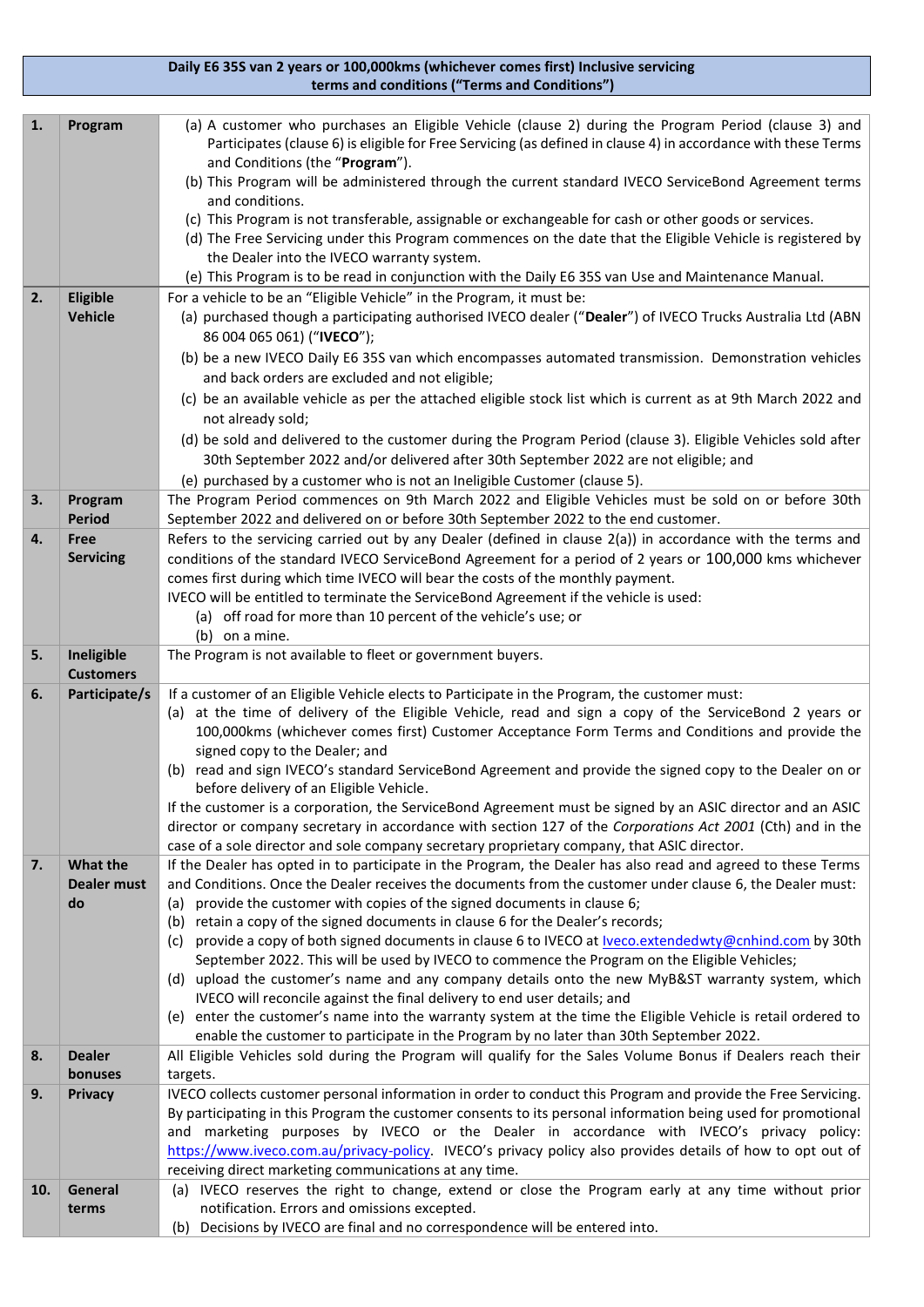| Except for any liability that cannot be excluded by law, IVECO (including its officers, employees and agents)<br>(c) |
|----------------------------------------------------------------------------------------------------------------------|
| excludes all liability (including negligence), for any personal injury; or any loss or damage (including loss        |
| of property); whether direct, indirect, special or consequential, arising in any way out of the Program.             |
| (d) These Terms and Conditions are governed by the laws of Victoria.                                                 |
| (e) Any term of these Terms and Conditions which is wholly or partially void or unenforceable is severed to          |
| the extent that it is void or unenforceable. The validity or enforceability of the remainder of these Terms          |
| and Conditions is not affected.                                                                                      |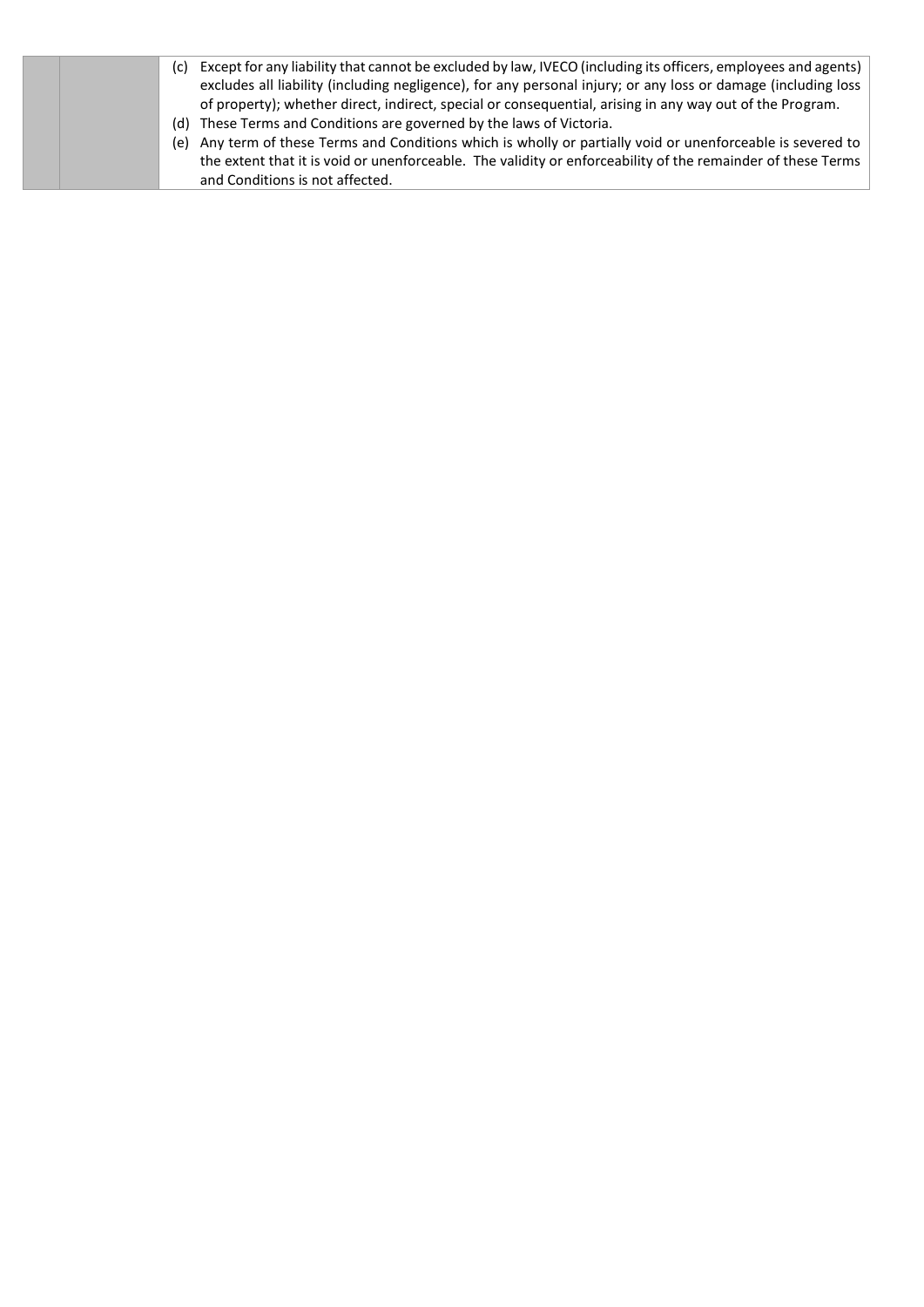## **Daily E6 35S van years or 100,000 kms (whichever comes first) Inclusive servicing Customer Acceptance Form Terms and Conditions ("Terms and Conditions")**

| $\mathbf{1}$ . | Program                  | A customer who purchases an Eligible Vehicle during the Program Period (defined in clause 2) and<br>(a)<br>Participates (clause 6) is eligible for Free Servicing (as defined in clause 4) in accordance with these Terms<br>and Conditions (the "Program").<br>This Program is not transferable, assignable or exchangeable for cash or other goods or services.<br>(b)<br>This Program is to be read in conjunction with the Daily E6 35S van Warranty Program and the<br>(c)<br>Maintenance Inspection Guide found in the Daily E6 35S van Use and Maintenance Manual.<br>The Free Servicing under this Program commences on the date that the Eligible Vehicle is registered by<br>(d)<br>the Dealer into the IVECO warranty system. |  |
|----------------|--------------------------|------------------------------------------------------------------------------------------------------------------------------------------------------------------------------------------------------------------------------------------------------------------------------------------------------------------------------------------------------------------------------------------------------------------------------------------------------------------------------------------------------------------------------------------------------------------------------------------------------------------------------------------------------------------------------------------------------------------------------------------|--|
| 2.             | <b>Eligible</b>          | For a vehicle to be an "Eligible Vehicle" in the Program, it must be:                                                                                                                                                                                                                                                                                                                                                                                                                                                                                                                                                                                                                                                                    |  |
|                | <b>Vehicle</b>           | (a) purchased though a participating authorised IVECO dealer ("Dealer") of IVECO Trucks Australia Ltd (ABN                                                                                                                                                                                                                                                                                                                                                                                                                                                                                                                                                                                                                               |  |
|                |                          | 86 004 065 061) ("IVECO");<br>(b) be a new Daily E6 35S van vehicle which encompasses automated transmission. Demonstration vehicles                                                                                                                                                                                                                                                                                                                                                                                                                                                                                                                                                                                                     |  |
|                |                          | and back orders are excluded and not eligible;                                                                                                                                                                                                                                                                                                                                                                                                                                                                                                                                                                                                                                                                                           |  |
|                |                          | (c) be sold and delivered to the customer during the Program Period (clause 3). Eligible Vehicles sold after                                                                                                                                                                                                                                                                                                                                                                                                                                                                                                                                                                                                                             |  |
|                |                          | 30th September 2022 and/or delivered after 30th September 2022 are not eligible; and                                                                                                                                                                                                                                                                                                                                                                                                                                                                                                                                                                                                                                                     |  |
|                |                          | purchased by a customer who is not an Ineligible Customer.<br>(d)                                                                                                                                                                                                                                                                                                                                                                                                                                                                                                                                                                                                                                                                        |  |
| 3.             | Program<br><b>Period</b> | The Program Period commences on 9th March 2022 and Eligible Vehicles must be sold on or before 30th                                                                                                                                                                                                                                                                                                                                                                                                                                                                                                                                                                                                                                      |  |
| 4.             | <b>Free</b>              | September 2022 and delivered on or before 30th September 2022 to the end customer.<br>Refers to the servicing carried out by any Dealer (defined in clause 2(a)) in accordance with the terms and                                                                                                                                                                                                                                                                                                                                                                                                                                                                                                                                        |  |
|                | <b>Servicing</b>         | conditions of the standard IVECO ServiceBond Agreement for a period of 2 years or 100,000 kms whichever                                                                                                                                                                                                                                                                                                                                                                                                                                                                                                                                                                                                                                  |  |
|                |                          | comes first during which time IVECO will bear the costs of the monthly payment.                                                                                                                                                                                                                                                                                                                                                                                                                                                                                                                                                                                                                                                          |  |
|                |                          | IVECO will be entitled to terminate the ServiceBond Agreement if the vehicle is used:                                                                                                                                                                                                                                                                                                                                                                                                                                                                                                                                                                                                                                                    |  |
|                |                          | (a) off road for more than 10 percent of the vehicle's use; or<br>(b) on a mine.                                                                                                                                                                                                                                                                                                                                                                                                                                                                                                                                                                                                                                                         |  |
| 5.             | Ineligible               | The Program is not available to fleet or government buyers.                                                                                                                                                                                                                                                                                                                                                                                                                                                                                                                                                                                                                                                                              |  |
|                | <b>Customers</b>         |                                                                                                                                                                                                                                                                                                                                                                                                                                                                                                                                                                                                                                                                                                                                          |  |
| 6.             | Participate/s            | If a customer of an Eligible Vehicle elects to Participate in the Program, the customer must:                                                                                                                                                                                                                                                                                                                                                                                                                                                                                                                                                                                                                                            |  |
|                |                          | at the time of delivery of the Eligible Vehicle, read these Terms and Conditions, sign them to indicate the<br>(a)                                                                                                                                                                                                                                                                                                                                                                                                                                                                                                                                                                                                                       |  |
|                |                          | customer's acceptance and agreement and provide the signed copy to the Dealer; and<br>read and sign IVECO's standard ServiceBond Agreement and provide the signed copy to the Dealer on or<br>(b)                                                                                                                                                                                                                                                                                                                                                                                                                                                                                                                                        |  |
|                |                          | before delivery of an Eligible Vehicle.                                                                                                                                                                                                                                                                                                                                                                                                                                                                                                                                                                                                                                                                                                  |  |
|                |                          | If the customer is a corporation, the ServiceBond Agreement must be signed by an ASIC director and an ASIC                                                                                                                                                                                                                                                                                                                                                                                                                                                                                                                                                                                                                               |  |
|                |                          | director or company secretary in accordance with section 127 of the Corporations Act 2001 (Cth) and in the                                                                                                                                                                                                                                                                                                                                                                                                                                                                                                                                                                                                                               |  |
| 7.             | <b>What the</b>          | case of a sole director and sole company secretary proprietary company, that ASIC director.<br>Once the Dealer receives the documents from the customer under clause 6, the Dealer must:                                                                                                                                                                                                                                                                                                                                                                                                                                                                                                                                                 |  |
|                | Dealer must              | (a) provide the customer with copies of the signed documents in clause 6; and                                                                                                                                                                                                                                                                                                                                                                                                                                                                                                                                                                                                                                                            |  |
|                | do                       | (b) retain a copy of the signed documents in clause 6 for the Dealer's records.                                                                                                                                                                                                                                                                                                                                                                                                                                                                                                                                                                                                                                                          |  |
| 8.             | <b>Privacy</b>           | IVECO collects customer personal information in order to conduct this Program and provide the Free Servicing.                                                                                                                                                                                                                                                                                                                                                                                                                                                                                                                                                                                                                            |  |
|                |                          | By participating in this Program the customer consents to its personal information being used for promotional                                                                                                                                                                                                                                                                                                                                                                                                                                                                                                                                                                                                                            |  |
|                |                          | and marketing purposes by IVECO or the Dealer in accordance with IVECO's privacy policy:<br>https://www.iveco.com.au/privacy-policy. IVECO's privacy policy also provides details of how to opt out of                                                                                                                                                                                                                                                                                                                                                                                                                                                                                                                                   |  |
|                |                          | receiving direct marketing communications at any time.                                                                                                                                                                                                                                                                                                                                                                                                                                                                                                                                                                                                                                                                                   |  |
| 9              | General                  | (a) IVECO reserves the right to change, extend or close the Program early at any time without prior                                                                                                                                                                                                                                                                                                                                                                                                                                                                                                                                                                                                                                      |  |
|                | terms                    | notification. Errors and omissions excepted.                                                                                                                                                                                                                                                                                                                                                                                                                                                                                                                                                                                                                                                                                             |  |
|                |                          | (b) IVECO accepts no responsibility for any tax implications that may arise from this Program. Independent                                                                                                                                                                                                                                                                                                                                                                                                                                                                                                                                                                                                                               |  |
|                |                          | financial advice should be sought by the customer.<br>Decisions by IVECO are final and no correspondence will be entered into.<br>(C)                                                                                                                                                                                                                                                                                                                                                                                                                                                                                                                                                                                                    |  |
|                |                          | (d) Except for any liability that cannot be excluded by law, IVECO (including its officers, employees and agents)                                                                                                                                                                                                                                                                                                                                                                                                                                                                                                                                                                                                                        |  |
|                |                          | excludes all liability (including negligence), for any personal injury; or any loss or damage (including loss of                                                                                                                                                                                                                                                                                                                                                                                                                                                                                                                                                                                                                         |  |
|                |                          | property); whether direct, indirect, special or consequential, arising in any way out of the Program.                                                                                                                                                                                                                                                                                                                                                                                                                                                                                                                                                                                                                                    |  |
|                |                          | (e) These Terms and Conditions are governed by the laws of Victoria.<br>Any term of these Terms and Conditions which is wholly or partially void or unenforceable is severed to<br>(t)                                                                                                                                                                                                                                                                                                                                                                                                                                                                                                                                                   |  |
|                |                          | the extent that it is void or unenforceable. The validity or enforceability of the remainder of these Terms                                                                                                                                                                                                                                                                                                                                                                                                                                                                                                                                                                                                                              |  |
|                |                          | and Conditions is not affected.                                                                                                                                                                                                                                                                                                                                                                                                                                                                                                                                                                                                                                                                                                          |  |